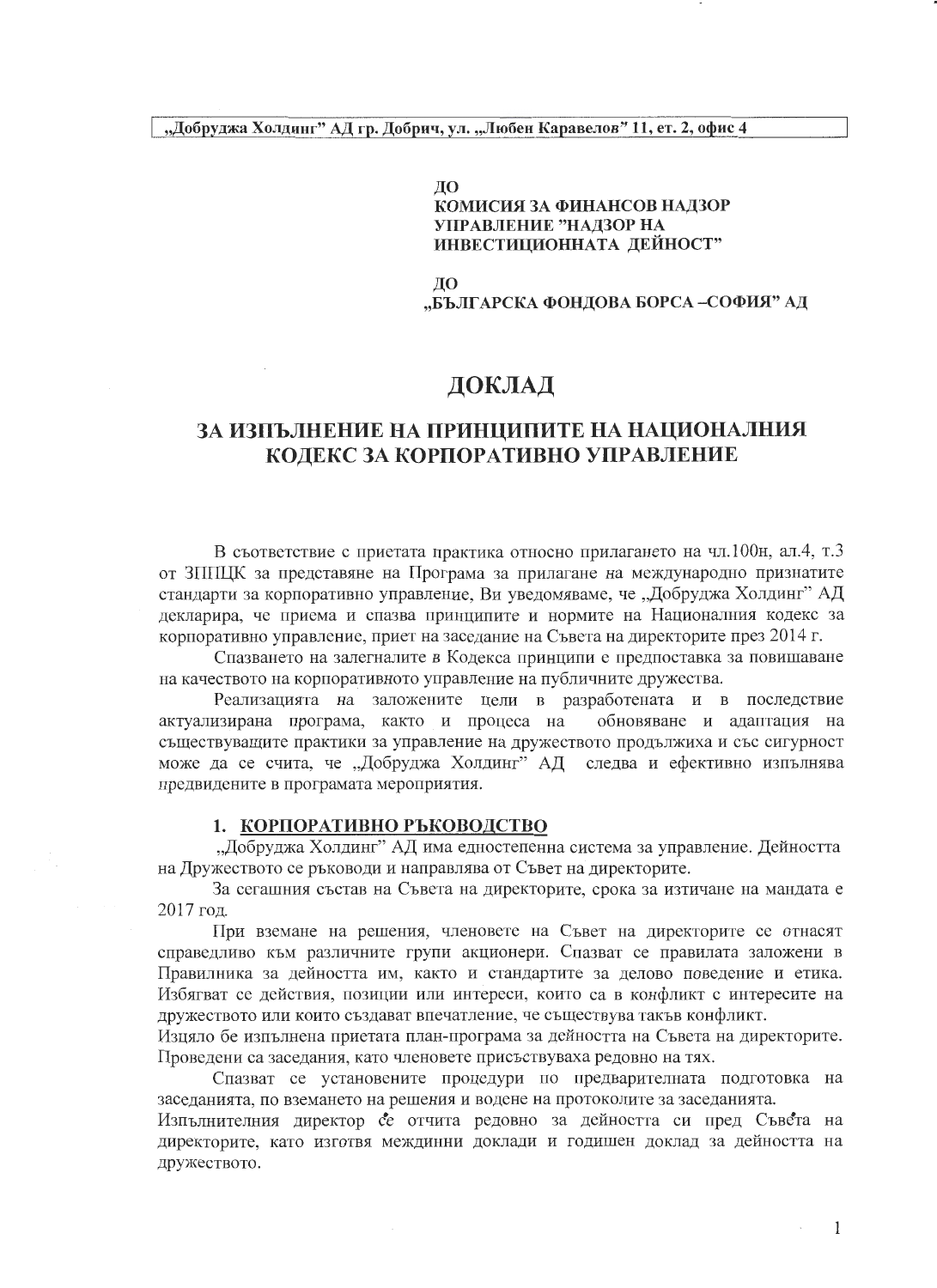Контрола върху дейността на мениджмънта се осъществява чрез различните видове отчети - счетоводни; бизнес и изпълнение на инвестиционната програма. Прилага се международно признатата система за счетоводство и финансов контрол.

За финансовата 2016год. за проверка и заверка на годишния финансов отчет отново е избрана г-жа Сълзина Василева - регистриран одитор.

През отчетната 2016 г. се проведе едно редовно Общо събрание на акционерите, на което Съветът на директорите се отчете за своята дейност. Размерът и структурата на възнагражденията на членовете на Съвета на директорите е одобрен от Общото събрание на дружеството.

Разкриването на информация за възнагражденията на членовете на Съвета на директорите е в съответствие със законовите норми и устройствените актове на дружеството.

#### 2. ЗАЩИТА ПРАВАТА НА АКЦИОНЕРИТЕ

Ръководството на дружеството гарантира равнопоставеното третиране на всички акционери.

Всички акционери имат право да участват в Общото събрание на акционерите и да гласуват по всички въпроси от дневния ред.

Акционерите с право на глас имат възможност да упражняват правото си на глас на Общото събрание на дружеството и чрез представители, спазвайки нормативните разпоредби.

Ръководството е изготвило правила за организирането и провеждането на редовните и извънредните Общи събрания на акционерите на дружеството, които гарантират равнопоставено третиране на всички акционери и правото на всеки от акционерите да изрази мнението си по точките от дневния ред на Общото събрание.

Акционерите получават достатьчна и своевременна информация за датата, мястото и дневния ред на общото събрание. Същите имат възможност да задават въпроси към Съвета на директорите по всички въпроси, свързани с дружеството и неговата дейност.

Поканата за свикване на Общото събрание на акционерите на дружеството се публикува в Търговския регистър, на страниците на БФБ и КФН и инвестор. бг съгласно нормативните изисквания.

Писмените материали по дневния ред на ОСА са на разположение на акционерите в офиса и на интернет страницата на дружеството.

След всяко проведено Общо събрание на дружеството, в тридневен срок от провеждането му, Съвета на директорите изпраща протокол от Общото събрание на зам. председателят, ръководещ управление"Надзор над инвестиционната дейност" и на регулираният пазар.

#### 3. РАЗКРИВАНЕ НА ИНФОРМАЦИЯ

Ръководството на Дружеството утвърждава политиката за разкриване на информация в съответствие със законовите изисквания и утройствените актове.

През отчетния период навреме, в необходимия обем и с необходимата точност, се публикуваха финансовите и оперативни резултати на дружеството чрез годишния и тримесечните финансови отчети. Годишният финасов отчет бе одитиран от независим одитор, съгласно приетите международни счетоводни стандарти което обезпечава обективно мнение за начина, по който са изготвени и представени финансовите отчети.

Задължителните отчети и уведомленията към регулаторните органи бяха редовни и отговаряха на регламентираните в ЗППЦК стандарти.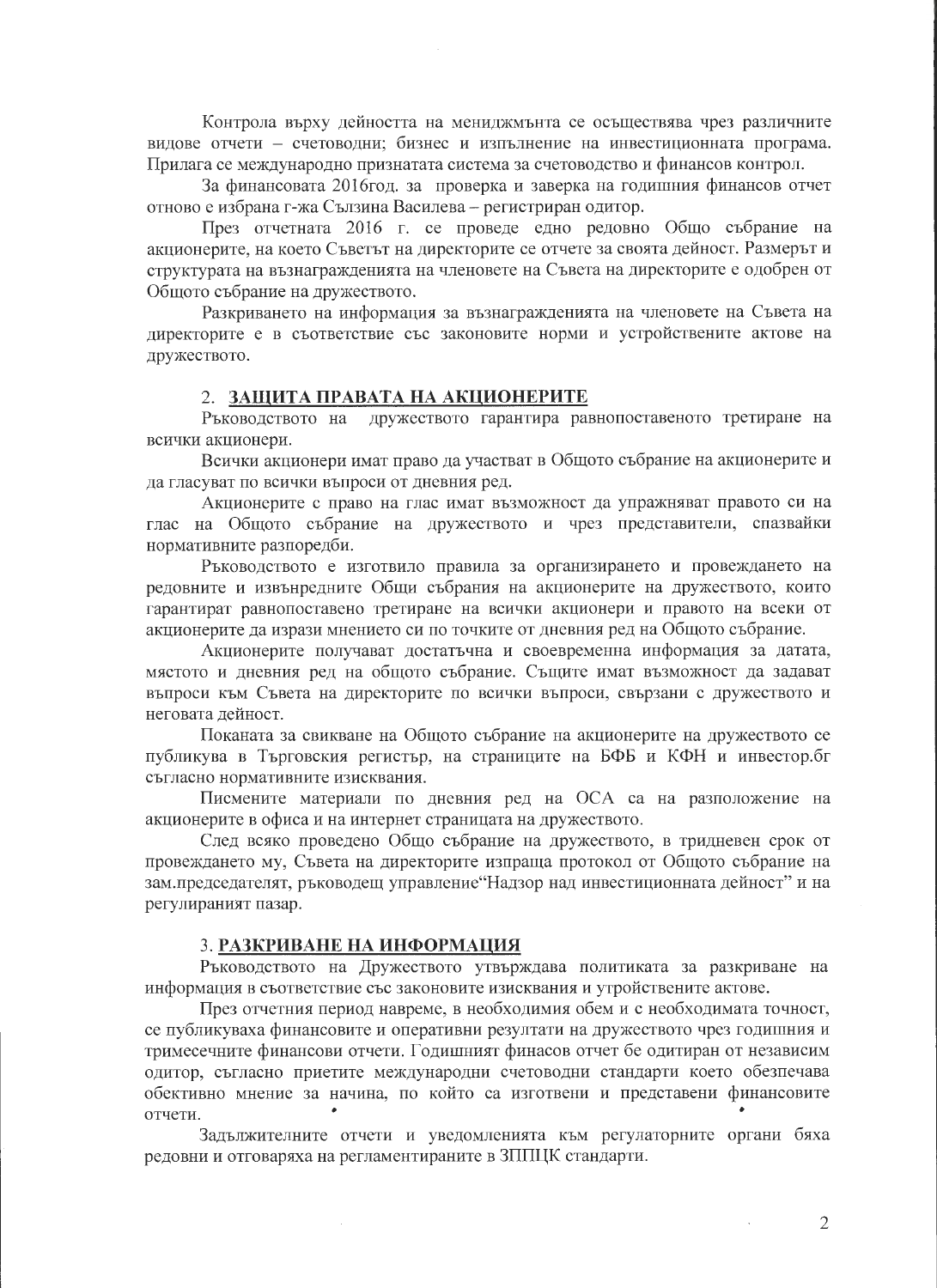Съвета на директорите на дружеството контролира изпълнението на програмата за прилагане на международно признатите стандарти за добро корпоративно управление, чрез изработена и приета система за оценка.

В резултат на изпълнението на програмата, може да се направи извода, че съществено се подобри отчетността на дружеството, усъвършенства се стила и метода за разкриване на информация от ръководните органи, което от своя страна доведе до непрекъснато подобряване на прозрачността на управлението и подобряване имиджа на дружеството.

Радостина Рафаилова-Желева Изпълнителен директор На "Добруджа Холдинг" АД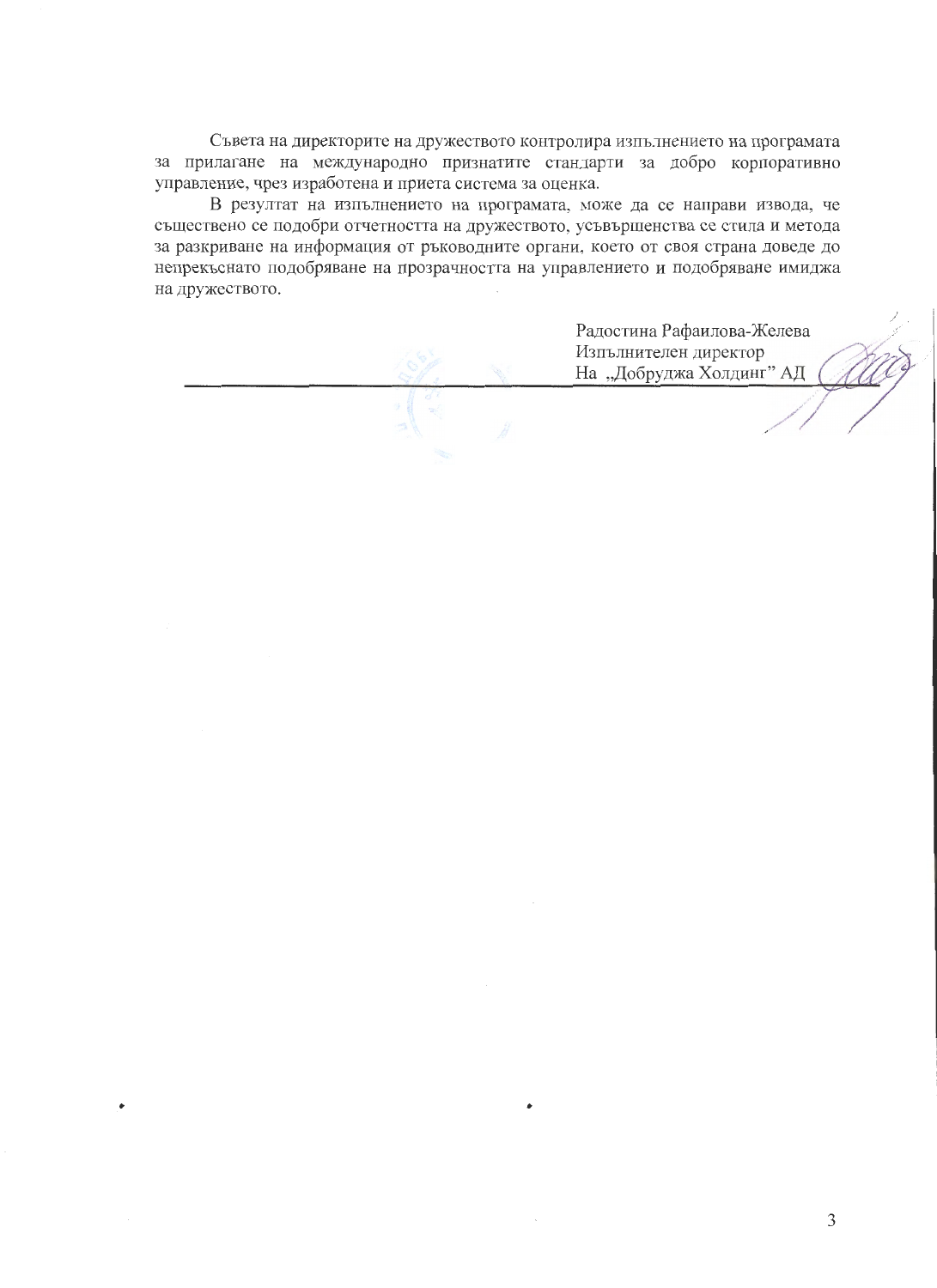

# " ДОБРУДЖА ХОЛДИНГ "АД ДОБРИЧ

### ДОБРИЧ - 9300 ;ул."Л. Каравелов" № 11 ; тел.:058 / 660 -172

## ДЕКЛАРАЦИЯ

### ЗА ДОБРО КОРПОРАТИВНО УПРАВЛЕНИЕ

" Добруджа холдинг " АД разглежда доброто корпоративно управление като част от съвременната делова практика, съвкупност от балансирани взаимоотношения между Управителните органи на Дружеството, неговите акционери и всички заинтересовани страни - служители, търговски партньори, кредитори на компанията, потенциални и бъдещи инвеститори и обществото като цяло.

В своята дейност "Добруджа холдинг" АД се ръководи от националните принципи на корпоративно управление, препоръчани за прилагане от Националната комисия по корпоративно управление.

"Добруджа холдинг" АД спазва приетия Национален Кодекс за добро корпоративно управление и счита, че ефективното прилагане на добрите практики за корпоративно управление допринасят за постигане на устойчив растеж и дългосрочните цели на Дружеството, както и за установяване на прозрачни и честни взаимоотношения с всички заинтересовани страни (информация по чл. 100н, ал.8, т. 1а) от ЗППЦК)

1. Определяне на политики и принципи, към които ще се придържат Управителните органи на Дружеството, за да се създадат необходимите условия и да се осигури възможност на акционерите да упражняват в пълна степен своите права

2. Прилагане на принципите за прозрачност, независимост и отговорност от Управителните органи на Дружеството (Съвет на директорите и Изпълнителен директор) в съответствие с установените визия, цели, стратегии на дружеството и интересите на акционерите. (информация по чл. 100н, ал.8, т.5 от ЗППЦК)

2.1. Съвета на директорите на "Добруджа холдинг" АД се състои от 3 (трима) члена, които са избирани от Общото събрание на акционерите, за определен мандат.

2.2. Съвета на директорите изпълнява своята дейност в съответствие с Устава на Акционерно дружество "Добруджа холдинг" АД.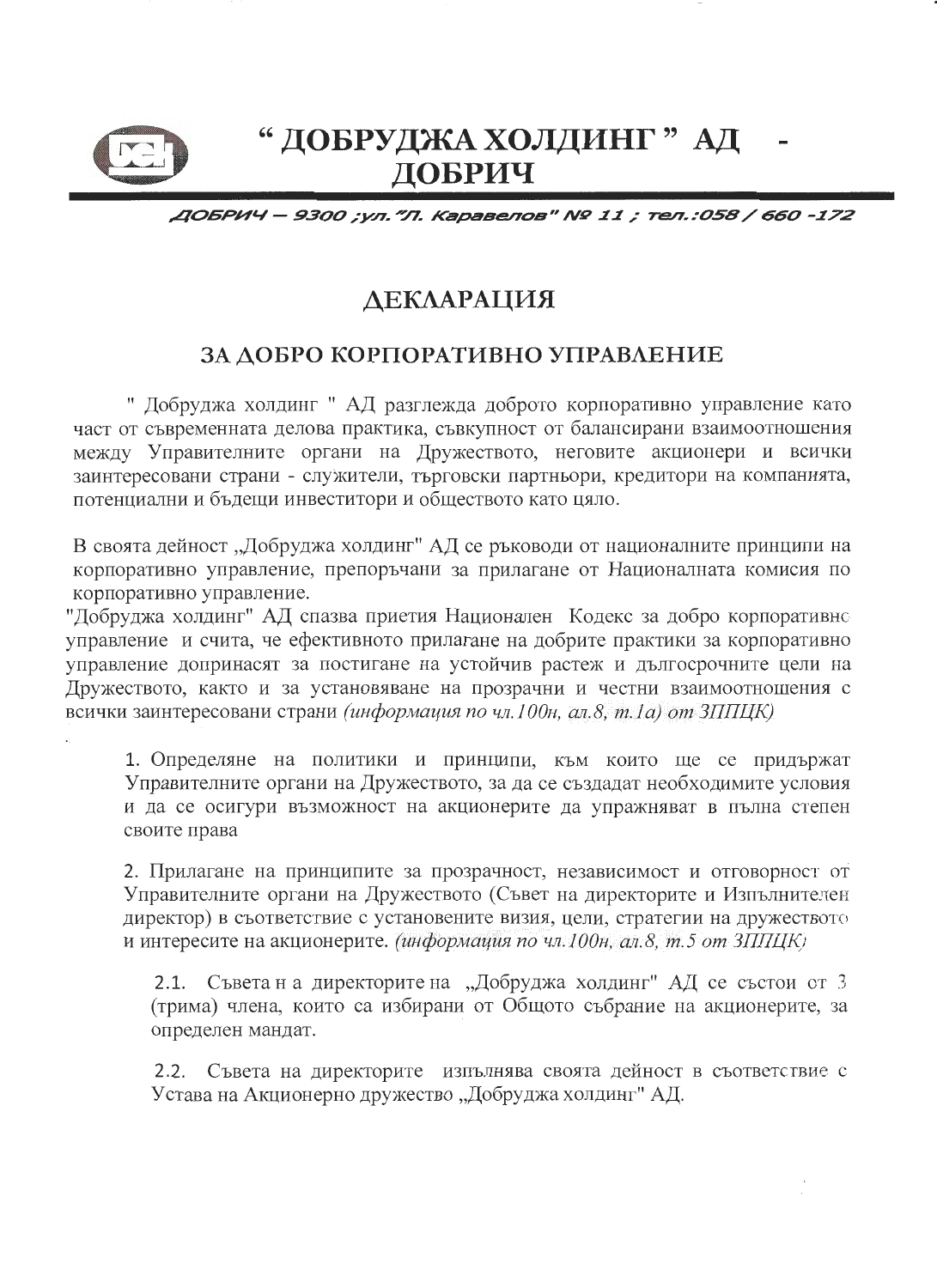$2.3.$ При изпълнение на своите задачи и задължения Съвета на директорите директор изпълнителния ce **РЪКОВОДЯТ OT** законодателството. устройствените актове на дружеството и стандартите за почтеност и компетентност.

2.4. Съвета на директорите:

- управлява и представлява "Добруджа холдинг" АД;
- ръководи оперативната дейност на Дружеството;
- приема планове и програми за дейността на Дружеството;  $\bullet$
- приема организационно-управленската структура на Дружеството;
- с единодушие приема съществена промяна на дейността на дружеството, както и съществени организационни промени;
- взема всички решения, които не са в изричната компетентност на Общото събрание на акционерите;
- приема и предлага за одобрение от Общото събрание на акционерите годишния счетоводен отчет и доклада за дейността на Дружеството;
- въз основа на финансовите резултати от дейността на Дружеството в края на счетоводната година, прави предложение за разпределение на печалбата:

### 3. Система за вътрешен контрол (информация по чл.100н, ал.8, т.3 от ЗППЦК)

В "Добруджа холдинг" АД е установена система за вътрешен контрол,  $3.1.$ целта на която е да защитава интересите и правата на акционерите, запазване на активите чрез предотвратяване, разкриване и отстраняване на нарушения на съществуващите изисквания и техните причини.

3.2. Системата за вътрешния контрол в Дружеството се прилага за постигане на стратегическите цели, повишаване на операционната ефективност, снижаване на рисковете, осигуряване на надеждността и достоверността на отчетността, и съответствие с нормативните изисквания.

 $3.3.$ Участници в системата за вътрешен контрол, които осъществяват контролна дейност на различни равнища, са ръководството на Дружеството.

3.4. Контролните функции на участниците в системата за вътрешен контрол са регламентирани със Заповед за система за управление на Дружеството и индивидуално определени в длъжностните характеристики.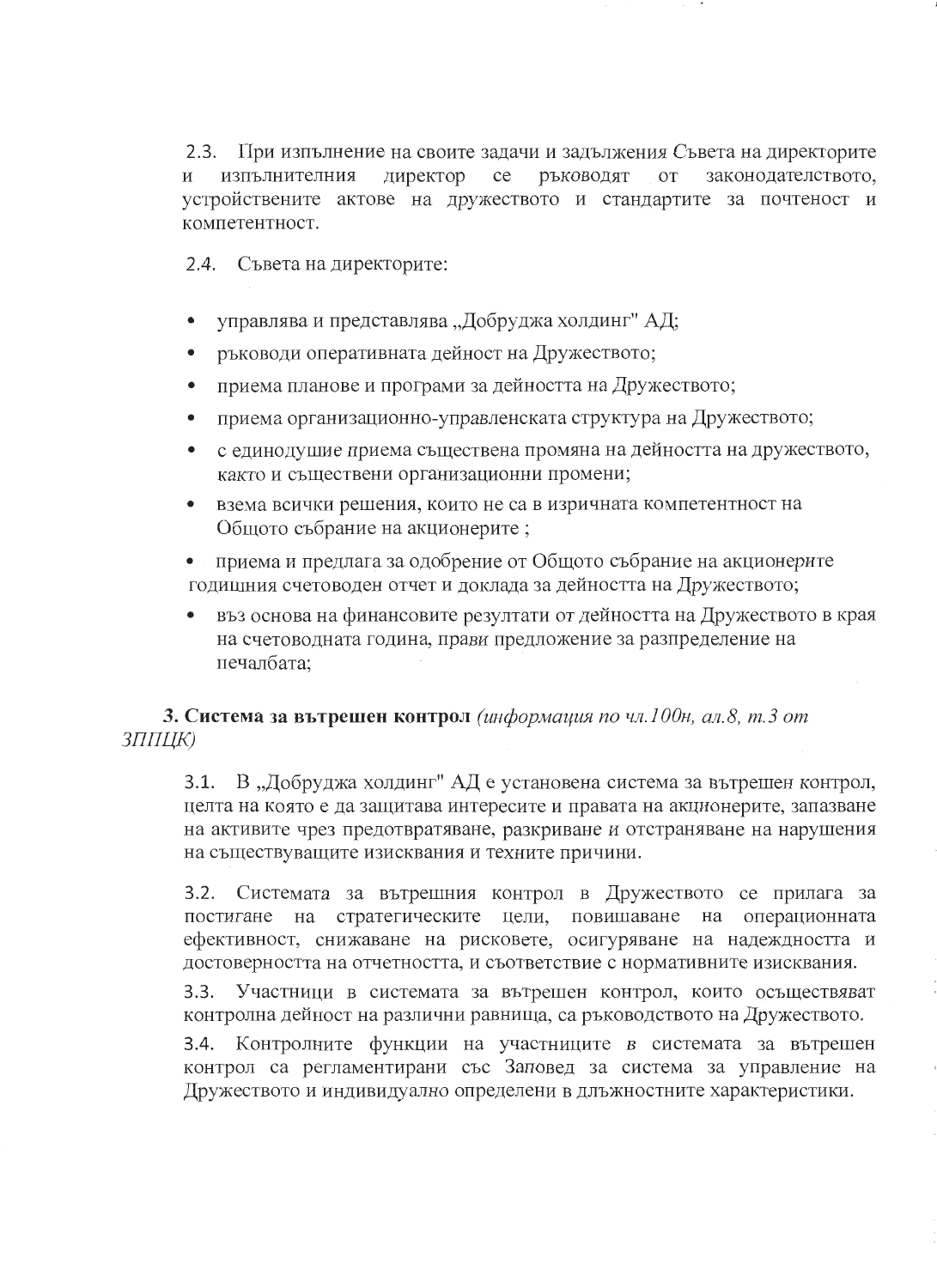4. Система за управление на рисковете (информация по чл. 100н, ал.8, т.3  $om$ 

ЗППЦК)

4.1. Ръководството на Дружеството се стреми да развива активно управление на риска, като за целта е внедрило система за управление на рисковете и насочва усилията се за нейното подобряване в съответствие с най-добрите международни практики.

4.2. Системата за управление на риска определя правомощията в системата на Дружеството, организацията и реда за взаимодействие при управление на рисковете, анализ и оценка на информация, свързана с рискове, изготвяне на периодична отчетност на управление на рисковете, включваща ведомости на рискове, регистър на рискове с приложения - карта с рискове (графично представяне на вероятността и размера на последиците от рискове, дърво на на идентифицираните рискове), обосноваващи (съвкупност рисковете материали.

4.3. Управлението на риска в "Добруджа холдинг" АД се осъществява от служителите на всички нива на управление и е неразделна част от производствено-стопанските дейности, и системата за корпоративно управление на Дружеството.

В "Добруджа холдинг" АД управлението на риска се извършва в съответствие с утвърдена методология, определяща изисквания към идентификацията, описанието и оценката на риска, начина за реагиране на риска, разработване, реализиране и мониторинг на изпълнението на мероприятия за въздействие върху риска.

#### 5. Защита правата на акционерите

5.1. "Добруджа холдинг" АД гарантира равно поставеното третиране на всички акционери, включително миноритарните и чуждестранните акционери, и защитаване на техните права.

5.2. За удовлетворяване потребностите на акционерите и инвеститорите относно получаване на пълна, актуална и достоверна информация за дейността, Дружеството прилага корпоративна информационна политика и предоставя необходимата информация в съответствие със законовите изисквания на Република България в съответните направления.

5.3. "Добруджа холдинг" АД се ръководи от приложимите изисквания на българското законодателство по отношение на задължителното разкриване на информация в указаните обеми, ред и срокове - данни за Дружеството; данни за акционерната структура, устройствените актове на Дружеството, данни за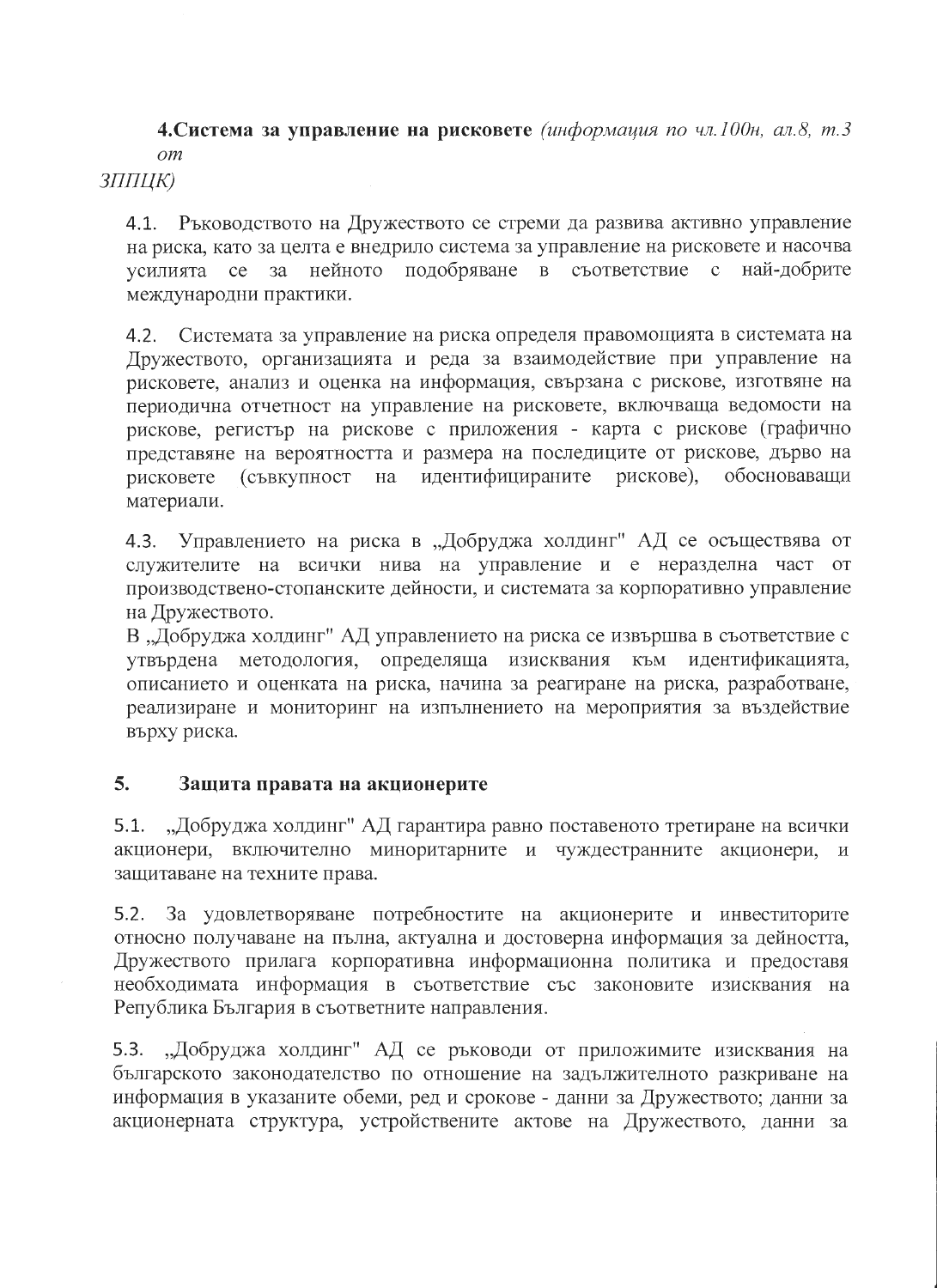управителните органи, годишни финансови отчети, материали за предстоящите общи събрания на акционерите на Дружеството, информация за околната среда, представляваща обществен интерес.

#### 6. Информация за наличието на предложения за поглъщане/вливане IIDe<sub>3</sub>

**2016 година** (информация по чл.100н, ал.8, т.4 от ЗППЦК - съответно по член 10, параграф 1, букви "в", "г", "е", "з" и "и" от Директива 2004/25/ЕО на Европейския парламент и на Съвета от 21 април 2004 г. относно предложенията за поглъшане)

Към датата 31.12.2016 г. към "Добруджа холдинг" АД не са отправяни предложения за поглъщане и/или вливане в друго дружество.

6.1. Информация по чл. 10, параграф 1, буква "в" от Директива 2004/25/ЕО относно предложенията за поглъщане - значими преки или косвени акционерни участия (включително косвени акционерни участия чрез пирамидални структури и кръстосани акционерни участия) по смисъла на член 85 от Директива 2001/34/EO.

Дружеството няма значими преки или косвени акционерни участия.

6.2 Информация по чл. 10, параграф 1, буква "г" от Директива 2004/25/ЕО относно предложенията за поглъщане - притежателите на всички ценни книжа със специални права на контрол и описание на тези права.

Капиталът на" Добруджа холдинг "АД е разпределен в 296320 броя акции с номинал 1 лев всяка. Акциите са обикновени поименни и безналични. Всяка акция дава право на един глас в Общото събрание на акционерите, право на дивидент и на ликвидационен дял, съразмерен на номиналната стойност на акцията

6.3. Информация по чл. 10, параграф 1, буква "е" от Директива 2004/25/ЕО относно предложенията за поглъщане - всички ограничения върху правата на глас, като например ограничения върху правата на глас на притежателите на определен процент или брой гласове, крайни срокове за упражняване на правата на глас или системи, посредством които чрез сътрудничество с дружеството финансовите права, предоставени на ценните книжа, са отделени от притежаването на ценните книжа.

Правото на глас в Общото събрание на акционерите възниква с пълното изплащане на емисионната стойност на всяка акция и след вписване на Дружеството, съответно - на увеличението на капитала в търговския регистър

6.4 Информация по чл. 10, параграф 1, буква "з" от Директива 2004/25/ЕО относно предложенията за поглъщане - правилата, с които се регулира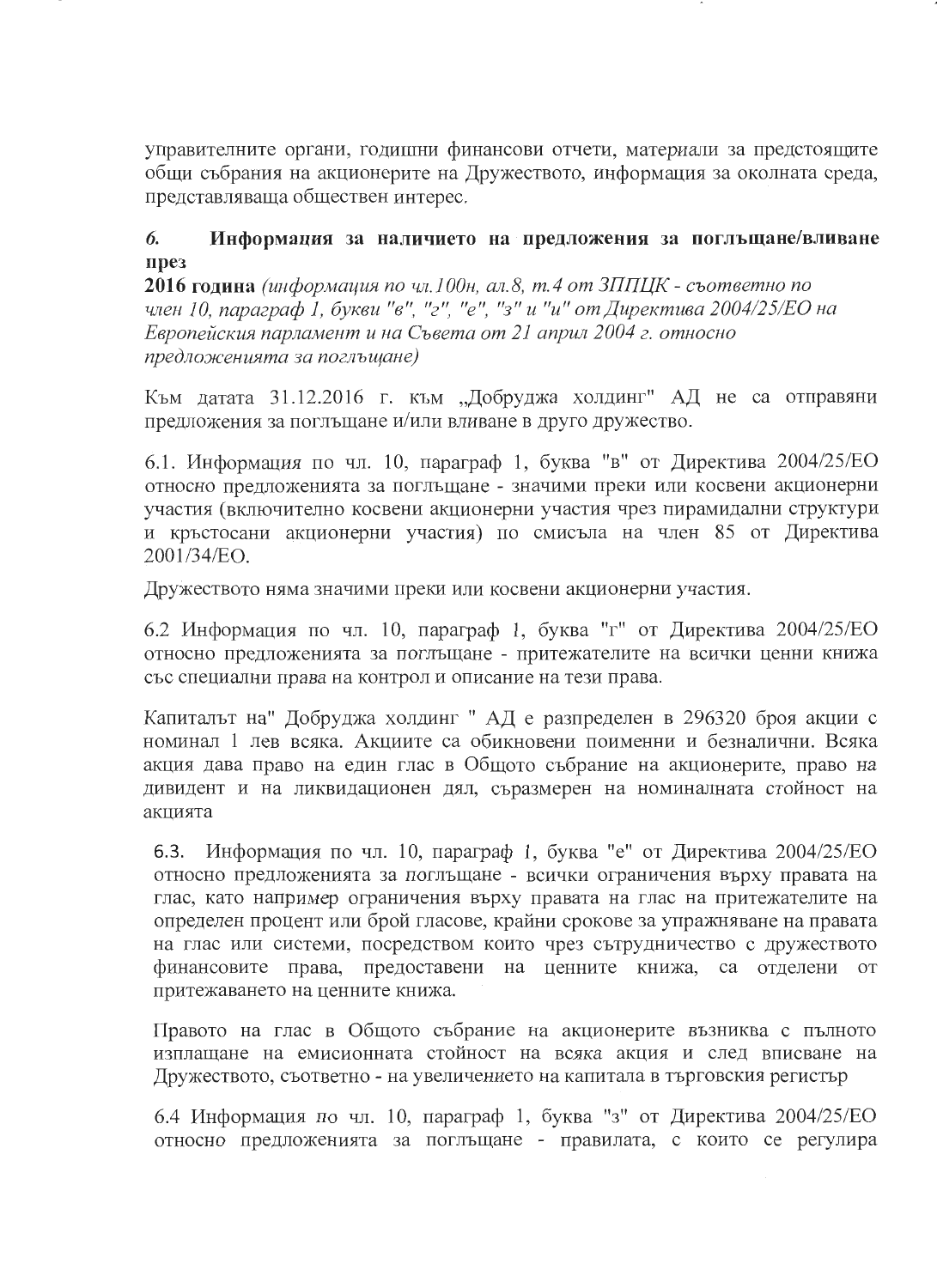назначаването или смяната на членове на съвета и внасянето на изменения в учредителния договор.

"Добруджа холдинг"АД има едностепенна форма на управление - Съвет на директорите.

Правилата за работа на Съвета на директорите са регламентирани в Устава на Акционерно дружество "Добруджа холдинг" АД.

Общото събрание на акционерите, освен другите компетентности, посочени в Устава на Акционерно дружество "Добруджа холдинг" АД:

- избира и освобождава членовете на Съвета на директорите и определя мандата и възнагражденията им.

- назначава и освобождава регистрирани одитори;
- назначава ликвидатори при прекратяване на Дружеството;
- освобождава от отговорност членовете на Съвета на директорите.

6.5 Информация по чл. 10, параграф 1, буква "и" от Директива 2004/25/ЕО относно предложенията за поглъщане - правомощия на членовете на съвета, и по-специално правото да се емитират или изкупуват обратно акции

Капиталът на "Добруджа холдинг" АД може да бъде увеличаван по решение на Общото събрание на акционерите чрез:

- издаване на нови акции,
- увеличаване на номиналната стойност на вече издадени акции, или
- други допустими от закона начини

Намаляването на капитала на Дружеството става по решение на Общото събрание на акционерите, като за намаляването е необходимо решението на 2/3 от гласовете на представените акционери. В решението трябва да се съдържа целта на намаляването и начина, по който то ще се извърши.

Настоящата Декларация за корпоративно управление представлява неразделна част от Годишния финансов отчет за 2016 година на "Добруджа холдинг" АД.

В тази връзка следва да се счита изпълнено изискването на чл. 100н, (7) и (8) от Закон за публично предлагане на ценни книжа и чл. 40, ал. 1 и 2 от Закон за